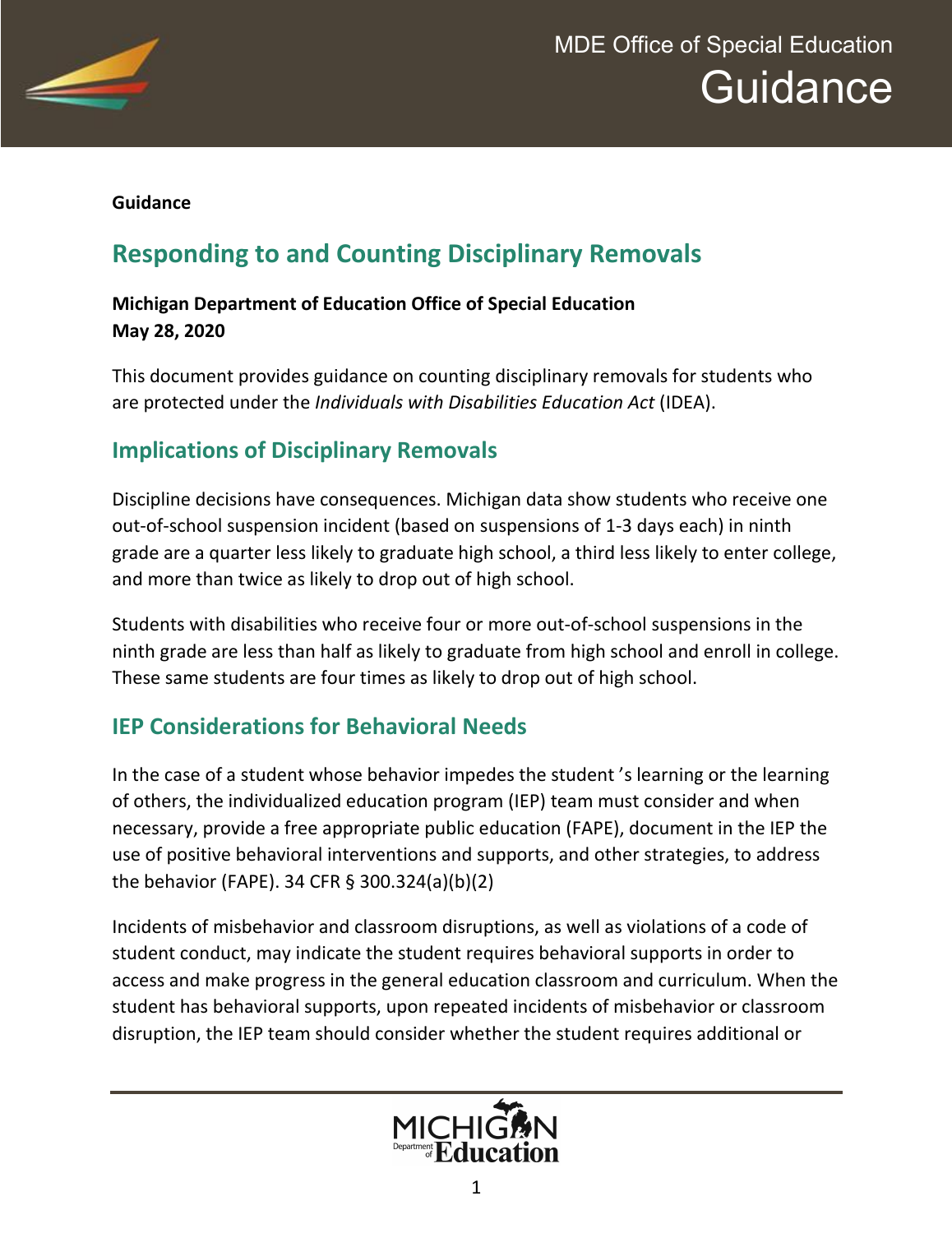different behavior supports, and whether data demonstrate the current behavior supports may need to be changed.

#### **Example**

*A high school student has seven class periods a day and is consistently removed 70 times from the same class. The student was removed 70 times before a consideration of whether a change in placement has occurred. Although school personnel may be correct in calculating the days of removal for the purpose of determining a change of placement and the need for a manifestation determination review (MDR), the district may have failed in their obligation of responding to the behavioral needs of the student.*

When a student with a disability experiences behavioral challenges resulting in suspensions or other exclusionary disciplinary measures, appropriate behavioral supports may be necessary to ensure the student receives FAPE. A failure to implement procedural requirements or provide needed behavioral supports to a student with a disability may result in the student not receiving a meaningful educational benefit, and therefore constitute a denial of FAPE and/or a denial of placement in the least restrictive environment.

The following examples are indications of either a procedural or substantive failure in the development, review, or revision of the IEP:

- The IEP Team did not consider the inclusion of positive behavioral interventions and supports in response to behavior impeding the student's learning or the learning of others.
- $\blacksquare$  There were no behavioral supports in the student's IEP, even when the IEP Team determined they were necessary.
- $\blacksquare$  There were behavioral supports in the IEP, however, the student continued to exhibit the same or substantially similar behaviors which resulted in removals; or
- $\blacksquare$  The behavioral supports in the student's IEP were not being implemented or not being implemented with fidelity.

As stated in the Dear Colleague Letter disseminated on August 1, 2016 by the Office of Special Education and Rehabilitative Services through the United States Department of Education, "Removals from the current placement generally do not address the needs of

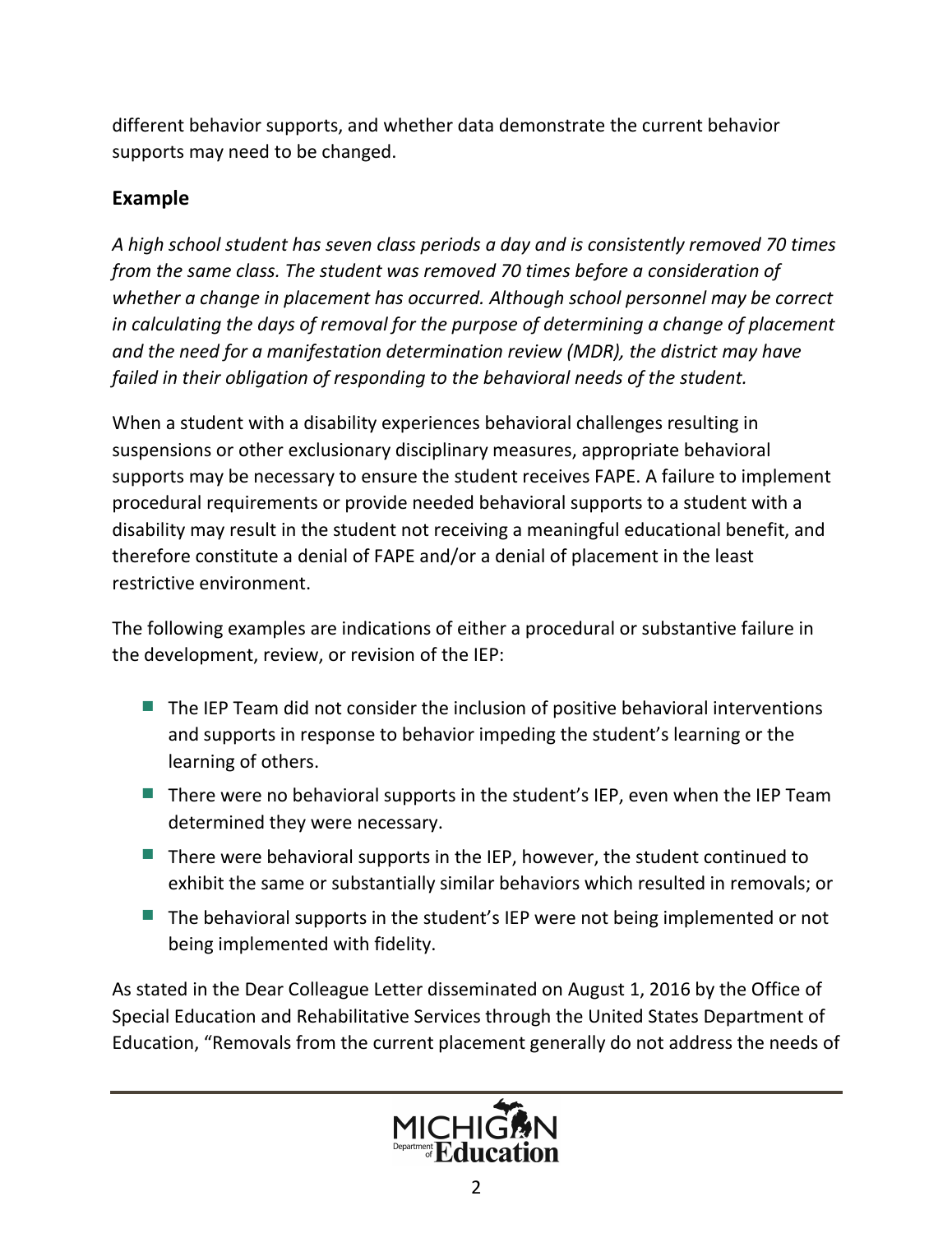a student with a disability for positive behavioral interventions and supports. Accordingly, it is important to remind IEP Teams while 34 CFR §§300.530 explicitly permits school personnel to implement short-term disciplinary removals from the current placement, such removals may indicate a need to review and revise the student's IEP to address his or her behavioral needs. In addition, exclusionary disciplinary measures which do not constitute a removal from the current placement may also indicate the need to review and revise the student's IEP."

"The failure to consider and provide for needed behavioral supports through the IEP process is likely to result in a student not receiving a meaningful educational benefit or FAPE. In addition, a failure to make behavioral supports available throughout a continuum of placements, including in a regular education setting, could result in an inappropriately restrictive placement and constitute a denial of placement in the least restrictive environment."

[United States Department of Education, Office of Special Education and Rehabilitative](https://www2.ed.gov/policy/gen/guid/school-discipline/files/dcl-on-pbis-in-ieps--08-01-2016.pdf) [Services, Dear Colleague Letter, August 1, 2016](https://www2.ed.gov/policy/gen/guid/school-discipline/files/dcl-on-pbis-in-ieps--08-01-2016.pdf)

## **What is a Disciplinary Removal?**

Any instance in which a student with a disability is removed from his/her educational placement for disciplinary purposes, including in–school suspension, out–of–school suspension, expulsion, removal by school personnel to an interim alternative educational setting for drug or weapon offenses or serious bodily injury, and removal by hearing officer for likely injury to the student or others is a removal.

A disciplinary removal occurs when a student is excluded from his or her current placement, as written in the individualized education program (IEP), due to a violation of the student code of conduct and the student is not afforded the opportunity to:

- $\blacksquare$  Continue to be involved in and make progress in the general education curriculum.
- $\blacksquare$  Receive the instruction and services specified in the IEP; and
- $\blacksquare$  Participate with nondisabled students to the extent the student would have in his or her current placement.

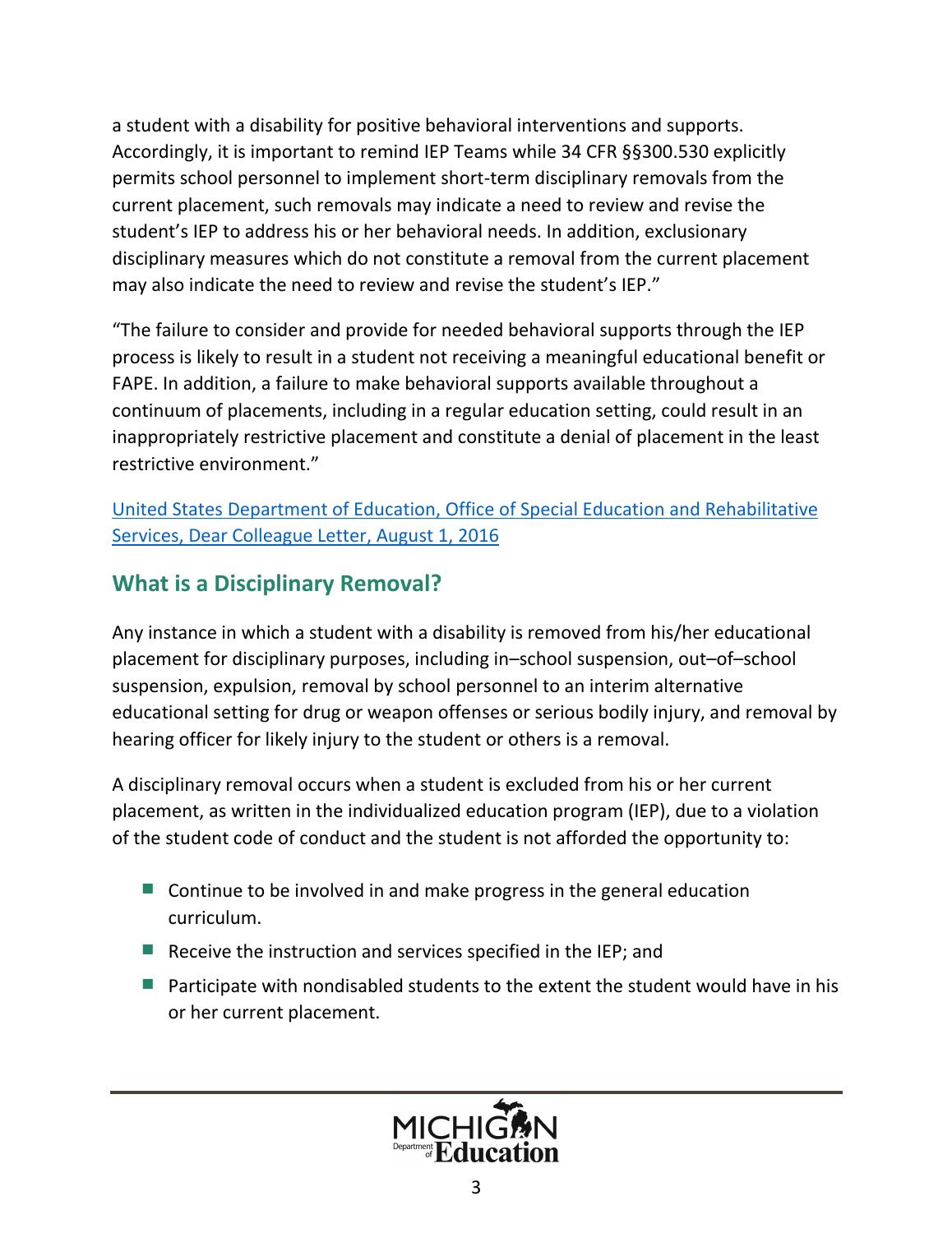According to the [United States Department of Education, Office of Special Education](https://www2.ed.gov/policy/gen/guid/school-discipline/files/dcl-on-pbis-in-ieps--08-01-2016.pdf)  [and](https://www2.ed.gov/policy/gen/guid/school-discipline/files/dcl-on-pbis-in-ieps--08-01-2016.pdf) [Rehabilitative Services, Dear Colleague Letter, August 1, 2016,](https://www2.ed.gov/policy/gen/guid/school-discipline/files/dcl-on-pbis-in-ieps--08-01-2016.pdf) disciplinary removals may include:

- $\blacksquare$  A pattern of office referrals, extended time excluded from instruction (e.g., time out), or extended restrictions in privileges;
- Repeatedly sending students out of school on "administrative leave" or a "day off," requesting parents to pick the student up from school early due to behaviors, or other methods of sending the student home from school;
- E Repeatedly sending students out of school with a condition for return, such as a risk assessment or psychological evaluation; or
- $\blacksquare$  Regularly requiring students to leave the school early and miss instructional time (e.g., via shortened school days).

## **Do In-School Suspensions Count as Removals?**

In-school suspensions are not counted as disciplinary removals when students:

- 1. Are provided the opportunity to continue to be involved in and make progress in the general education curriculum.
- 2. Receive instruction and services specified in the IEP.
- 3. Participate with nondisabled students; and
- 4. Have instruction provided by a certified teacher.

When any of these conditions are not met, the in-school suspension must be counted as a disciplinary removal.

Non-certified personnel can only be used to supervise in-school suspension under the meaningful direction and supervision of a certified classroom teacher.

"Meaningful direction" according to the MDE document titled, [Utilization of Non-](https://www.michigan.gov/documents/mde/Paraprofessionals_Utilization_NonCert_545711_7.PDF)[Certified Personnel](https://www.michigan.gov/documents/mde/Paraprofessionals_Utilization_NonCert_545711_7.PDF), means the teacher is responsible for:

- Planning and coordinating all lessons;
- **Pesenting the initial lesson;**

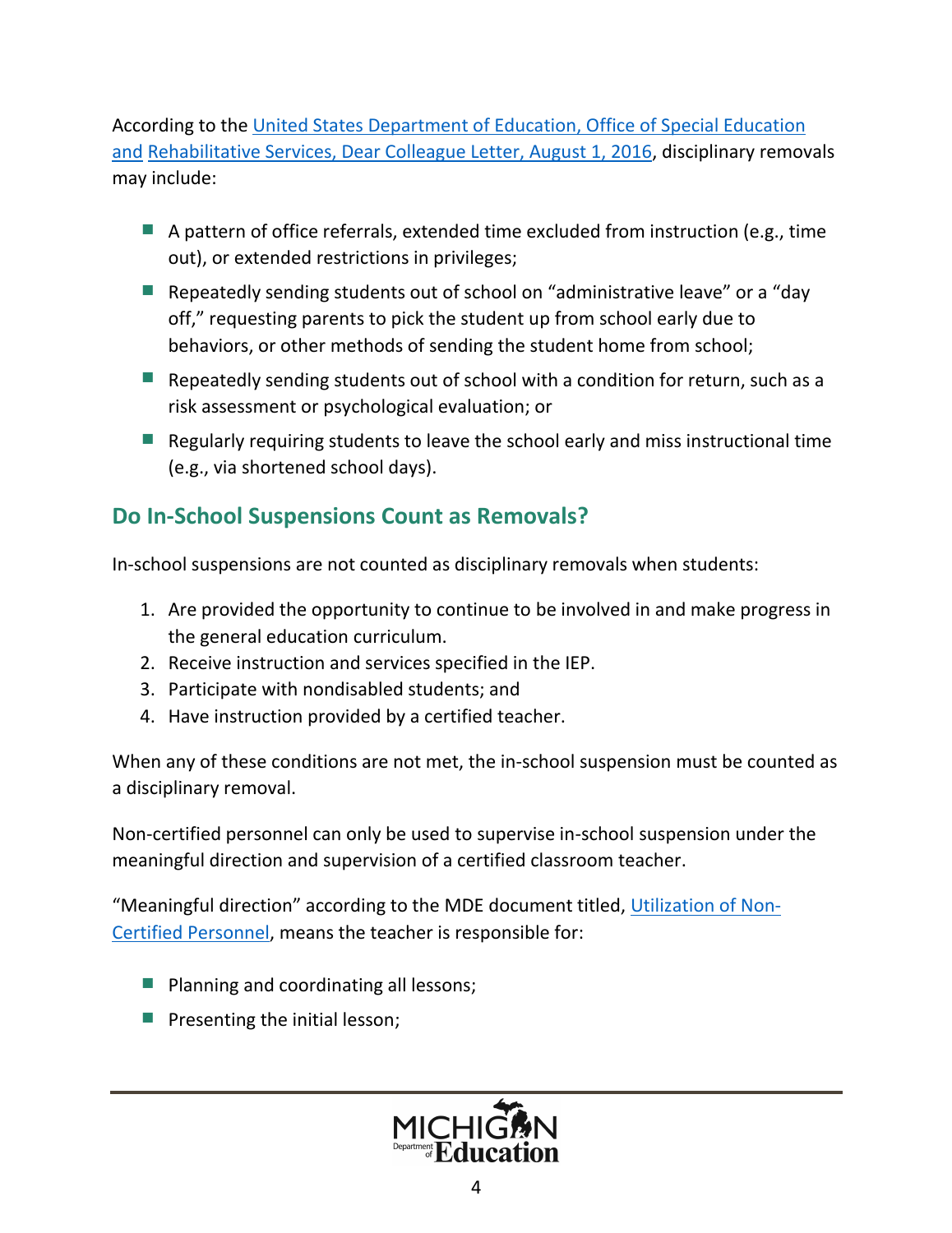- $\blacksquare$  Identifying the type of complementing, supplementing, or reinforcing instruction to be provided; and
- Specifying the type of methods, materials, and techniques to be used by noncertified staff.

# **Do Removals as Part of a Behavior Intervention Plan (BIP) Count as Disciplinary Removals?**

Yes. The district must count all removals, including removals allowable as part of a behavior intervention plan, when considering whether a pattern of removals constitutes a change of placement. When a removal from school is written into a BIP, even when the BIP is part of the IEP, the removal may result in a change of placement.

A behavior intervention plan (BIP) is a set of positive behavioral interventions and supports, along with other strategies, designed to assist a student whose behavior impedes his or her own learning or the learning of others. 34 CFR §300.324

## **How are Partial Days of Disciplinary Removal Counted?**

"School day" has the same meaning for all students in school, including students with and without disabilities. 34 CFR  $\S$  300.11(c)(1)(2)

Counting partial days of disciplinary removal must be consistent with the district's attendance procedure. For example, when attendance is counted in half days, disciplinary removals should also be counted in half days. Alternatively, when attendance is counted for each period, disciplinary removals should also be counted for each period. A full day would be the accumulation of the total number of periods of disciplinary removal.

Imposing in-school discipline in small increments, and for less than what is considered an absence, may not constitute a disciplinary removal; however, the overall impact must be considered when it limits the student's access to a free appropriate public education (FAPE).

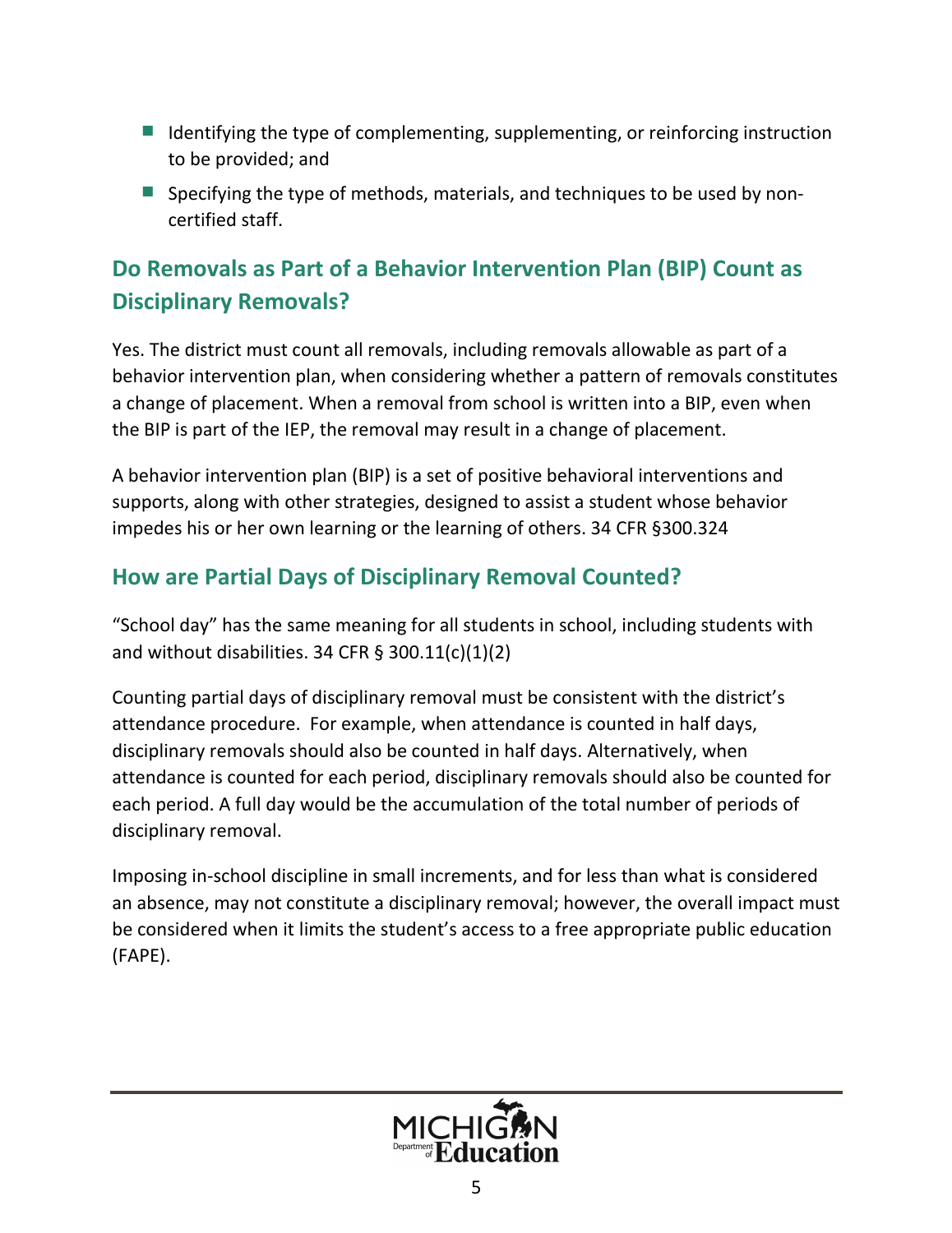## **How Are Disciplinary Removals for Transfer Students Counted?**

For a student transferring during the school year from another building or district (within the state or out of state), all removals for the school year must be considered when determining a pattern of removals, including removals from the previous building or district. 34 CFR § 300.536(a)(2)(i).

## **Reporting Removals**

**The Michigan Student Data System (MSDS) definitions for days counted are for data reporting purposes only and do not define days counted for determining change of placement.** The following table describes the primary differences in counting days when determining a change of placement or pattern of removals versus the MSDS data reporting. For further information on MSDS reporting requirements, please refer to the MSDS [Manual](https://www.michigan.gov/cepi/0,4546,7-113-986_50502---,00.html).

#### **Definitions under MSDS**

In-School Suspension: when a student is temporarily removed from his/her regular classroom(s) for disciplinary purposes but remains under the direct supervision of school personnel. Direct supervision means a school staff member is physically in the same location as students under its supervision.

Note: There maybe circumstances when an in-school suspension is reported into MSDS, but not counted in the pattern of removals.

Out-of-School Suspensions: when a student is temporarily removed from his/her regular school for disciplinary purposes to another setting (e.g. home, behavior center).

| <b>Situation</b>                                                    | <b>Determining Change of</b><br>Placement                | <b>MSDS Reporting</b>                                                                                 |
|---------------------------------------------------------------------|----------------------------------------------------------|-------------------------------------------------------------------------------------------------------|
| Partial Day (including<br>removals as part of<br>the behavior plan) | Count removals consistent with<br>attendance procedures  | Report suspensions of 1/2<br>day or longer                                                            |
| Transfer student                                                    | Count all known removals<br>occurring in one school year | Report suspensions of $\frac{1}{2}$<br>day or longer which occur<br>in currently enrolled<br>district |